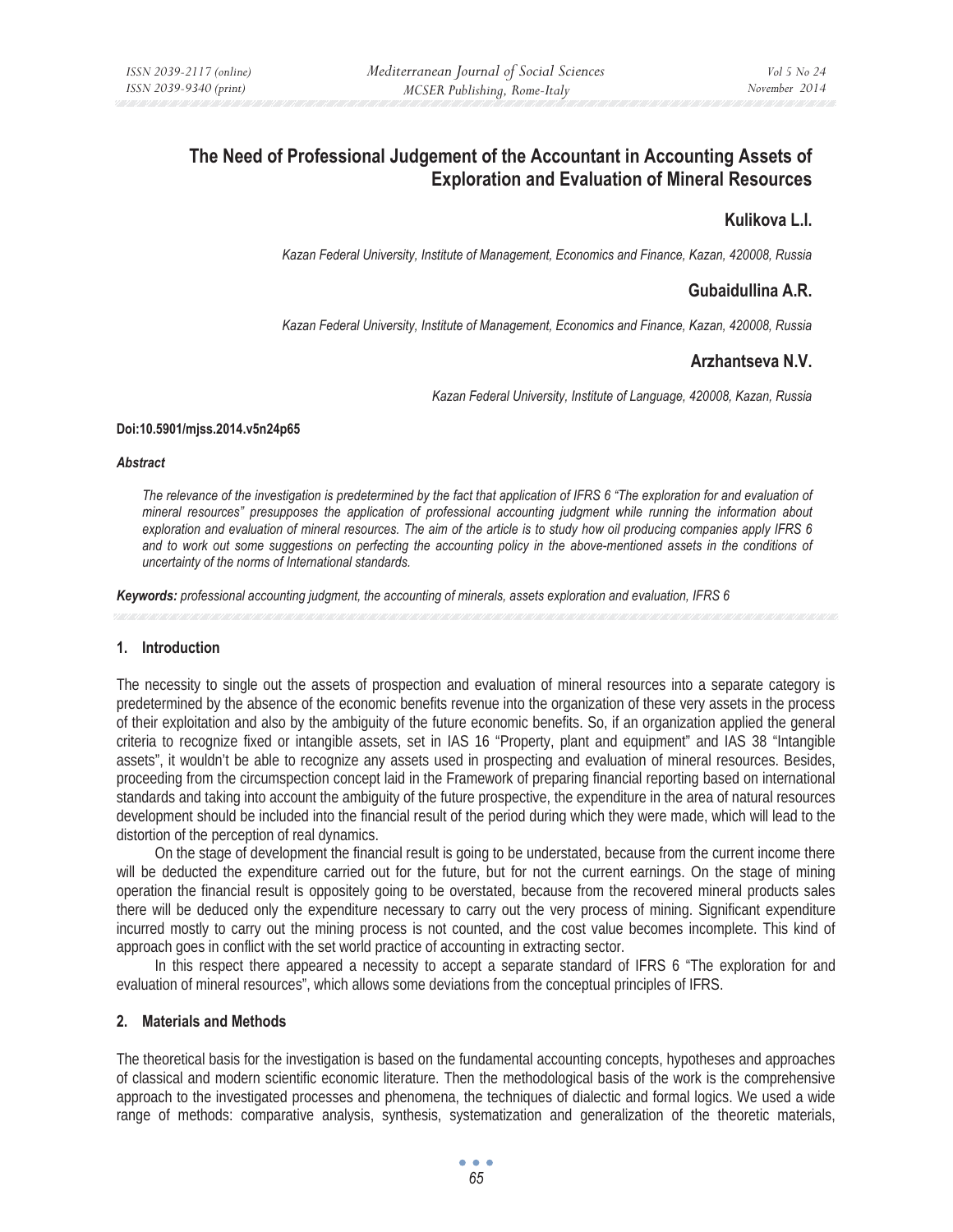consolidation and grouping, analytical proceedings and other methods.

#### **3. Results and Discussion**

Only part of the expenditure connected with mineral resources and allocated to the stage of prospecting and evaluation of mineral resources gets under IRSF 6 regulation. The costs incurred before the rights to prospect and evaluate were procured as well as the costs incurred after the fact of technical feasibility and commercial practicality of mining operations has been set are not regulated in IFRS 6. The graphic display of IFRS 6 regulating sphere is presented in figure 1.



**Fig.1** The sphere of regulation of IFRS 6 "The exploration for and evaluation of mineral resources"

So, the enterprise has to develop the accounting policy for a separate display of expenditure referring to each stage of the usage of mineral resources in extractive industries:

- − Activities on exploration and evaluation of mineral resources;
- − Before-exploration activity;
- − Activity on development and extraction.

Future possible economic benefits from the exploration of mineral resources are not always obvious. One needs to rely on professional judgment [11]. It is possible to use the results of project review done by senior managers or an authorized body, or business-plan, medium terms of an agreement concluded on other projects, political situation, argumentativeness of the territory, commercial aspects, tax and judicial peculiarities, etc. In other words, on the stage of before-license prospecting of hydrocarbons the expenditures appearing before taking the decision on the project technical feasibility and the organization's interest in procuring the rights on subsurface resource management should be expensed as incurred [14]. And expenditures appearing after such decision has been taken should be included in the cost of the rights on subsurface resource management.

In accordance with § 9 IFRS 6 an enterprise should work out the accounting policy defining the expenditures which will be accepted as assets connected with exploration and evaluation, and practice consistent application of accounting policy [10]. The judgment made at this has to be based on the data about the connection between making charges and finding out particular mineral reserves. International standards offer an approximate list of expenditures which might be included into the primary measurement of active assets connected with exploration and evaluation:

- − Procurement of rights on carrying out prospecting works;
- − Topographical, geological, geochemical and geophysical investigations;
- − Prospecting and exploring drilling;
- − trenching;
- − selection of tests and samples;
- − activity on evaluation of technical feasibility and commercial practicality of mineral resources exploration [3].

So the organization carrying out expenditures on exploration and evaluation of mineral resources has to provide in its policy the conditions to recognize the assets on exploration and evaluation of mineral resources in accordance with § 10 IAS 8 "Accounting policies. Changes in accounting estimates and errors". It is necessary for the accounting policy to provide the kinds and content of expenditures the organization recognizes as assets in exploration and evaluation of mineral resources taking into account the degree of their correlation with the exploration of particular mineral resources.

The recognition of assets of exploration and evaluation stops at the moment when the technical feasibility and commercial practicality of the mineral resources mining on a particular mineral resources block have been proved, or from the moment when mineral resources mining on a particular site has been proved as having no prospect. [6]. In this respect it is necessary to mark in the accounting policy the particular criteria and a list of documents on the basis of which one makes the decision that the technical feasibility and commercial practicality of the mineral resources mining on a particular mineral resources block are considered as proved, or mineral resources mining on a particular site is regarded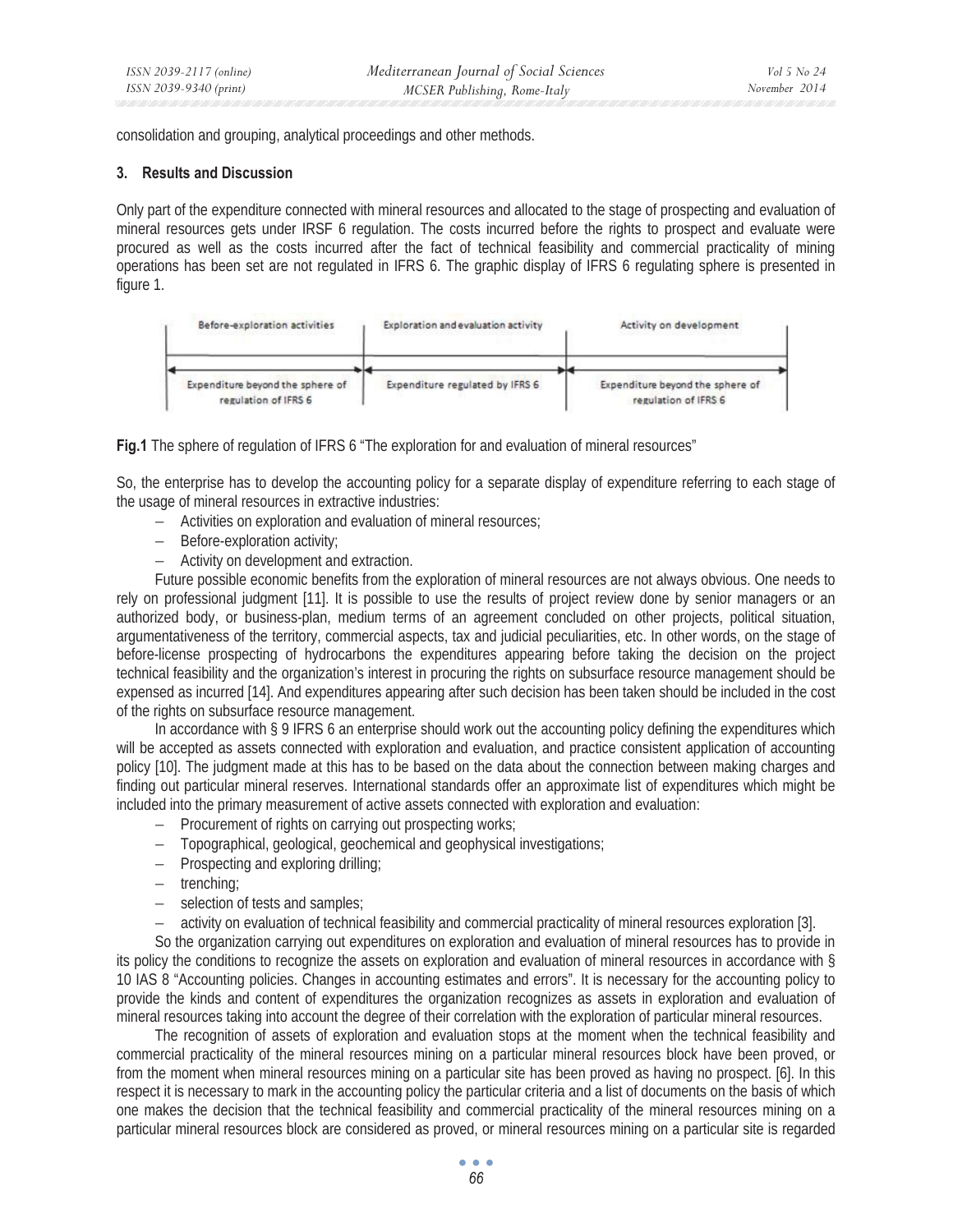as having no prospect. It is recommended that the accounting policy should reveal the information about the periodicity of evaluation and setting the criteria of technical feasibility and commercial practicality of mining on a site. The criteria might be finding out resources on the site, availability of the specified data about the geologic structure and resources reserves and carrying out the test operation to get the data and parameters to work out a technological scheme for working of mines, etc.

After the decision that mining operations are economically viable has been taken, the exploration and evaluation assets need to be reclassified [1]. If the exploration and evaluation expenditures are effective, corresponding assets should be transferred into the category of development assets. Ineffective exploration and evaluation expenditures should be written down up to the fair value with the deduction of expenditures on costs to sell, because it's impossible to use the concessionary terms, which allows to group these assets with the ones on mining operations in the framework of a bigger unity generating monetary means [8].

For example, the 2014 accounting policy of JSC "OC Rosneft" makes provisions for "the expenditures on exploration including expenditures on geological and geophysical works and carrying a dry hole are allocated to the expenses of the period when these expenditures were made. The cost of exploration wells (including stratigraphic ones) are temporarily capitalized till oil and gas reserves are found out by implementing the drilling programme. The length of period of time necessary to carry out such an analysis depends on technical peculiarities and economic difficulties in making an evaluation of resources extraction. If the conclusion is made that the wellhole carries such amounts of oil that it might be ineffective to produce it, the wellhole expenditures are written down to the costs of the corresponding period of time in the "Expenditures on exploration and evaluation of mineral resources" section.

The jurisdiction of the accountant's professional judgment includes establishing the order of classification of assets of exploration and evaluation as tangible or intangible proceeding from the essence of recognized assets [15]. While establishing weather to classify assets of exploration and evaluation as tangible or intangible assets of exploration and evaluation it should be taken into account the creation of what object the expenditures are allocated to most [4]. If the expenditures on exploration and evaluation are allocated to the object having a physical shape which will be used as an independent asset, then the asset may be classified as the tangible asset of exploration and evaluation. If the expenditures lead to getting information about creating the assets of exploration and evaluation of mineral resources on a particular subsurface site, then this kind of an asset should be classified as intangible asset of exploration and evaluation [2].

Exploration and evaluation assets are recognized by the production cost, i.e. actual expenditures [7]. The organization acknowledges any liabilities connected with the destruction of objects and rehabilitation of environment, mineral resources, which it suffers for some period of time as the result of performing works on exploration and evaluation of mineral resources.

In this case there might arise some difficulties in figuring out a reliable assessment of the cost of exploration and evaluation of mineral resources. In this respect it is recommended that one should use the International Valuation Standards in extractive sector worked out by International Valuation Standards Committee.

Within the jurisdiction of accountant's professional judgment there fall the choice of the model of the further evaluation of the assets connected with the exploration and evaluation of mineral resources:

- − by original cost;
- − by revalued amount (as prescribed in IFRS 16 for assets revaluation or in IAS 38 for intangible assets revaluation depending on the classification of assets).

Revaluation of the assets is possible only when they are submitted to reliable fair value measurement. The revaluation should be carried out regularly to provide the correspondence of the balance sheet value of the object to the one which is defined by the fair value applied to it on the date of evaluation [9]. The usage of the model of assets revaluation in exploration and evaluation of mineral resources doesn't exclude systematic amortization charges and calculations on impairment, but each date of revaluation the original assets cost changes: it either increases or decreases in accordance with the carried revaluation.

At the same time the alternative procedure of the further evaluation of intangible assets on revalued amount provided in § 10 IFRS 6 "The exploration for and evaluation of mineral resources" is limited by the cases when fair value is determined on the basis of active market data. In fact, active market exists only for quotas to extract a particular quantity of minerals [16]. But the right to unlimited site development is always unique, that is why even theoretically these rights can't have an active market, consequently, this model of revaluation of intangible assets can't be applied.

The assets connected with exploration and evaluation of mineral resources should be tested for impairment in case there appear some circumstances which will testify that balance sheet assets may exceed its recoverable amount [12]. Since it might be hard to apply the standard impairment testing procedure before the commercial practicality of the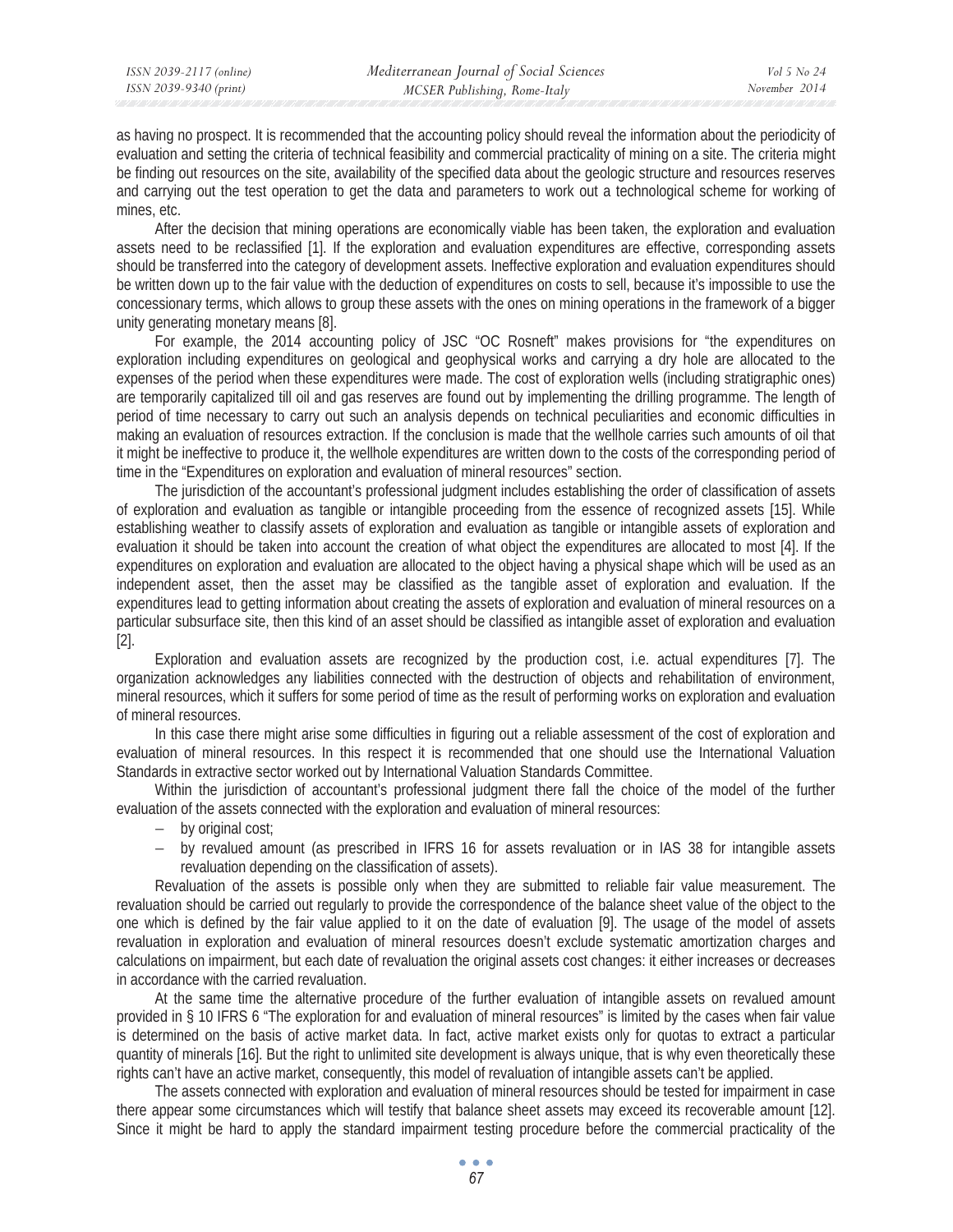exploration has been proved, IFRS 6 sets a particular list of possible facts speaking for the necessity to carry an impairment test.

Due to the fact that the list is open-ended in the accounting policy it is possible to foresee some other factors specific for the particular enterprise which speak for the impairment. Besides, the enterprises have to determine the level of the impairment test (the monetary means generating unit or a group of such units).

The enterprises are allowed to group exploration and evaluation assets together with the recovery ones if there is a distinct accounting policy regarding such grouping, and the policy is practiced consistently from period to period. The only restriction is the claim that the monetary means generating unit or a group of such units should not be bigger than the segment defined by IFRS 8 "Operating Segments".

However, when the exploration and evaluation assets have been reclassified and transferred into another category they should fall under the usual testing procedure in accordance with IAS 36 "Impairment of Assets" at the level of monetary means generating unit and amortization at the level of separate assets [13]. In this case the impairment testing and amortization of the group of assets are impossible.

As an example we will give an extract from the accounting policy principles description of JSC "Lukoil" taken from the Notes to consolidated interim financial reporting, drawn up for the period of 6 months up to the date of June, 14th 2014: "Long-term assets, such as oil- and gas-producing fixed assets are evaluated in terms of possible impairment when some events or discontinuance of circumstances point out that there is a possibility that the balance sheet assets might not be compensated. Recompensation of the assets cost is estimated by comparing the book value of the group of assets and the predicted value of the future non-discounted cash flows generated by this group of assets. In those cases when the balance sheet assets exceed the predicted value of the future non-discounted cash flows one has to admit the impairment loss by the write-off of the balance sheet value to the predicted fair market value of the group of assets, which is usually defined as the net worth of the future non-discounted cash flows".

The elicited impairment loss is allocated to profits and losses before carrying out the reclassification and exclusion of the exploration and evaluation assets items from the assets. Some tangible assets can be reclassified into the category of fixed assets and general industrial stocks [1].

The disclosure of information about the exploration and evaluation of mineral resources is obligatory from the point of view of explanation of separate indicators of the financial data reporting. In particular, an accepted order of assets recognition is uncovered, and also total assets, value of liabilities, amount of income and expenses, operational and investment cash flows which arise while carrying out operations on exploration and evaluation of mineral resources. Despite IFSR 36 lapse from a whole set of International standards, the disclosure of information about the accounting policy concerning the expenditures and assets on exploration and evaluation of mineral resources should be carried out in accordance with IAS 8 "Accounting policies, changes in accounting estimates and errors".

# **4. Conclusion**

So, the application of the accountant's professional judgment while shaping information about exploration and evaluation of mineral resources for financial data reporting is necessary to admit, classify, make a preliminary and more detailed judgment. The recommendations offered in the article will allow to shape the accounting policy of oil producing companies in the optimal way and to raise the quality of disclosure of the information about the mineral resources mining.

## **References**

- Billio M., Getmansky M., Lo A., and Pelizzon L. Econometric Measures of Connectedness and Systemic Risk in the Finance and Insurance Sectors.// Journal of Financial Economics 3, 2012, vol. 104, pp. 535–559
- Erickson J. D., Messner F, Ring I. Ecological Economics at the Watershed Scale: Comparing and Contrasting the United States and German Experiences and Approaches, in Jon D. Erickson, Frank Messner, Irene Ring (ed.) Ecological Economics of Sustainable Watershed Management (Advances in the Economics of Environmental Resources, Volume 7) Emerald Group Publishing Limited,  $pp.3 - 7$
- Gowdy, J., 1994. Coevolutionary Economics: The Economy, Society and the Environment. Kluwer Academic Publishers, Dordrecht.

Jeffrey T. Doyle, Matthew J. Magilke. Decision Usefulness and Accelerated Filing Deadlines // Journal of Accounting Research. Vol. 51, No. 3 (june 2013), pp. 549-581(DOI: 10.2307/23473300)

Kulikova L.I., Semenichina N.B. Preparation of the actuarial balance sheet based on the present value of assets and liabilities of the going concern. Life Science Journal. 2014;11(11s):603-607.

Lang M, Lins K. V. and Maffet M. Transparency, Liquidity, and Valuation: International Evidence on When Transparency Matters Most // Journal of Accounting Research. Vol. 50, No. 3 (JUNE 2012), pp. 729-774 (DOI: 10.2307/41477990)